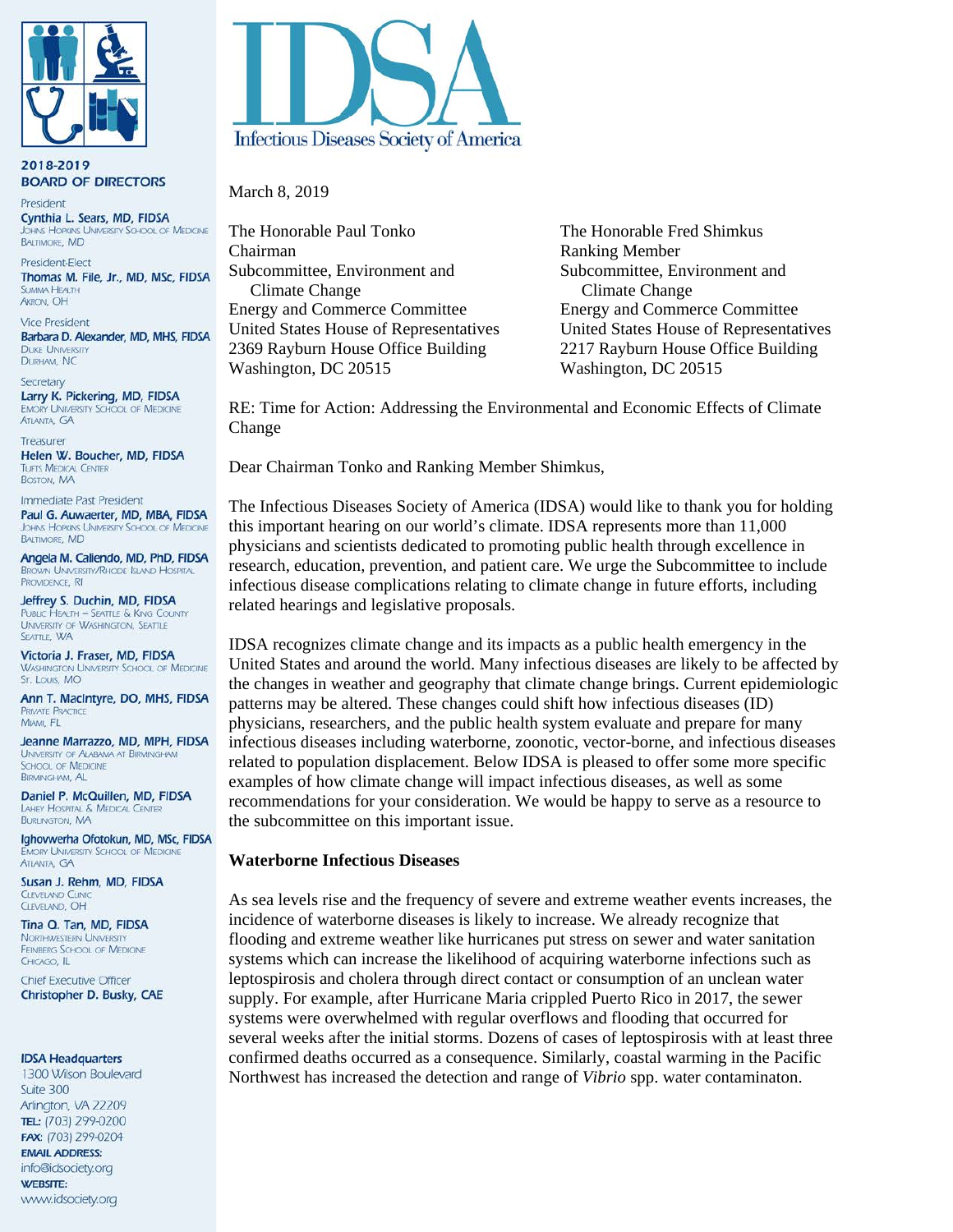#### **Zoonotic Infectious Diseases**

Climate change affects the habitats and behaviors of many kinds of wildlife. As animals adapt to changing environments, they may interact with new species and ecosystems. Disruption of ecosystems can be associated with the emergence or re-emergence of zoonotic diseases through exposure to new or rare animal disease vectors. This can be seen in the increasing diversity of influenza strains as well with neglected tropical diseases where host animals and vectors are forced into closer contact with both each other and humans. Examples of zoonotic infections that are affected by climate include hantavirus infections, animal pox viruses and leptospirosis. Many more also are linked with vector-borne diseases noted in the next paragraph.

## **Vector-borne Diseases**

As the planet warms, vectors such as ticks and mosquitos have the potential to spread and inhabit expanded geographic areas. This could place new populations at risk of vector-borne disease, and according to the Centers for Disease Control and Prevention, cases of vector-borne disease in the United States tripled from 2004-2016. New populations are particularly at risk due to lack of immunity, preparedness and public health infrastructure to address diseases not previously encountered. Lyme and other tickborne disease incidences have increased significantly in the past two decades and have become more common in areas not previously thought to be endemic for these diseases. This troubling trend coincides with increases in the geographic range, abundance, and seasonal duration of various tick species in North America and Europe. This habitat expansion has followed steadily increasing ambient temperatures, including into far northern and high-altitude ecosystems.

## **Population Displacement**

As climate change leads to increases in more frequent and severe storms in some areas, it also may decrease the availability of arable and pastoral lands, food supply and quality, and potable water elsewhere. These changes, and the ensuing conflicts over remaining resources are likely to cause mass migrations and drive populations from rural into sprawling urban areas. Any time large populations are displaced and forced to migrate, either temporarily or permanently, the incidence of waterborne and respiratory infections increases dramatically.

# **Recommended Actions:**

- Advance policies to decrease carbon emissions, critical to slowing global warming.
- Provide education and resources for communities to promote adaptation and resilience for the anticipated impacts of climate change.
- Increase investment in public health infrastructure and workforce to improve monitoring for and response to adverse health impacts of climate change, such as enhanced vector surveillance and human disease tracking for vector-borne diseases.
- Authorize additional research on climate change including:
- Research to develop prevention strategies for waterborne, zoonotic, and vectorborne diseases.
- Long-term studies to assess the relationships between weather variables and infectious diseases determinants.
- Multidisciplinary research to develop predictive models of the impact of climate on the epidemiology of infectious diseases, with a focus on characteristics that can inform public health interventions.
- Include the infectious disease risks associated with natural disasters, population displacement, and climate change in comprehensive disaster response activities.